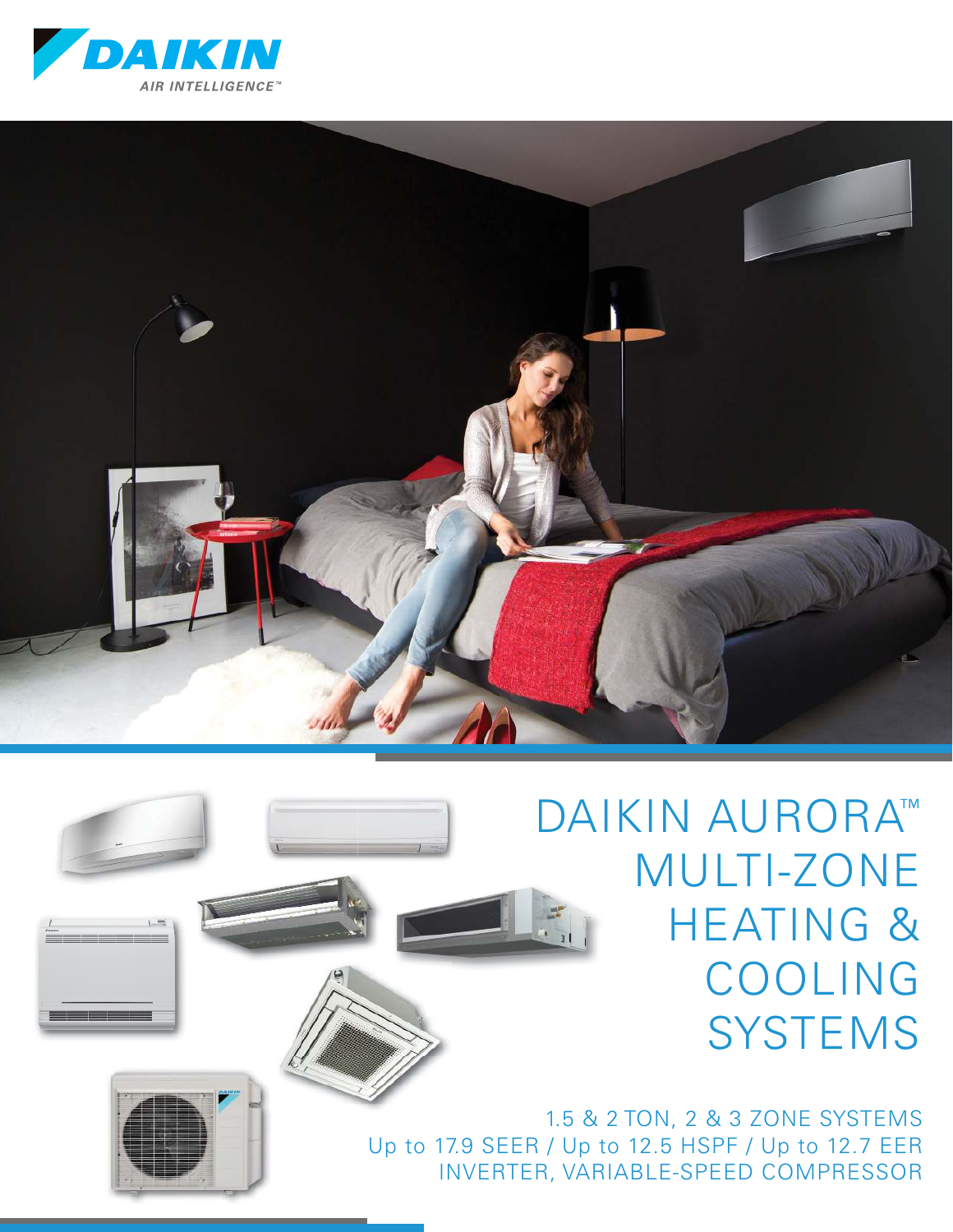**Today, the air is perfect.** Perfect temperature. Perfect humidity. Perfectly clean and fresh, like just after a rainstorm. And the only thing more perfect than this outdoor scenario is that it's all happening inside. Because that's where we work. That's where we play, where we sleep, where we truly live.

And that's why at Daikin, we aim to make the air inside as refreshing as the outside. Better comfort. Better control and efficiency. Better quality. So you can create your own unique ecosystem. And everyday is perfect. **Inside and out.**



#### AIR INTELLIGENCE™ built inside

A better understanding of how people inhabit their living spaces has led to products designed to create indoor environments that help use energy resources more effectively. Heat pumps extract or reject heat from the outside air, even in cold weather. They use an electrically powered compressor and are extremely effective at heating and cooling an

apartment or a house. Daikin heat pumps are quiet and discreet, and use state-of-the-art technology to keep your energy bills low. With a Daikin heat pump, a large portion of the energy used to heat or cool your home comes from the outside air, a free and infinitely renewable resource.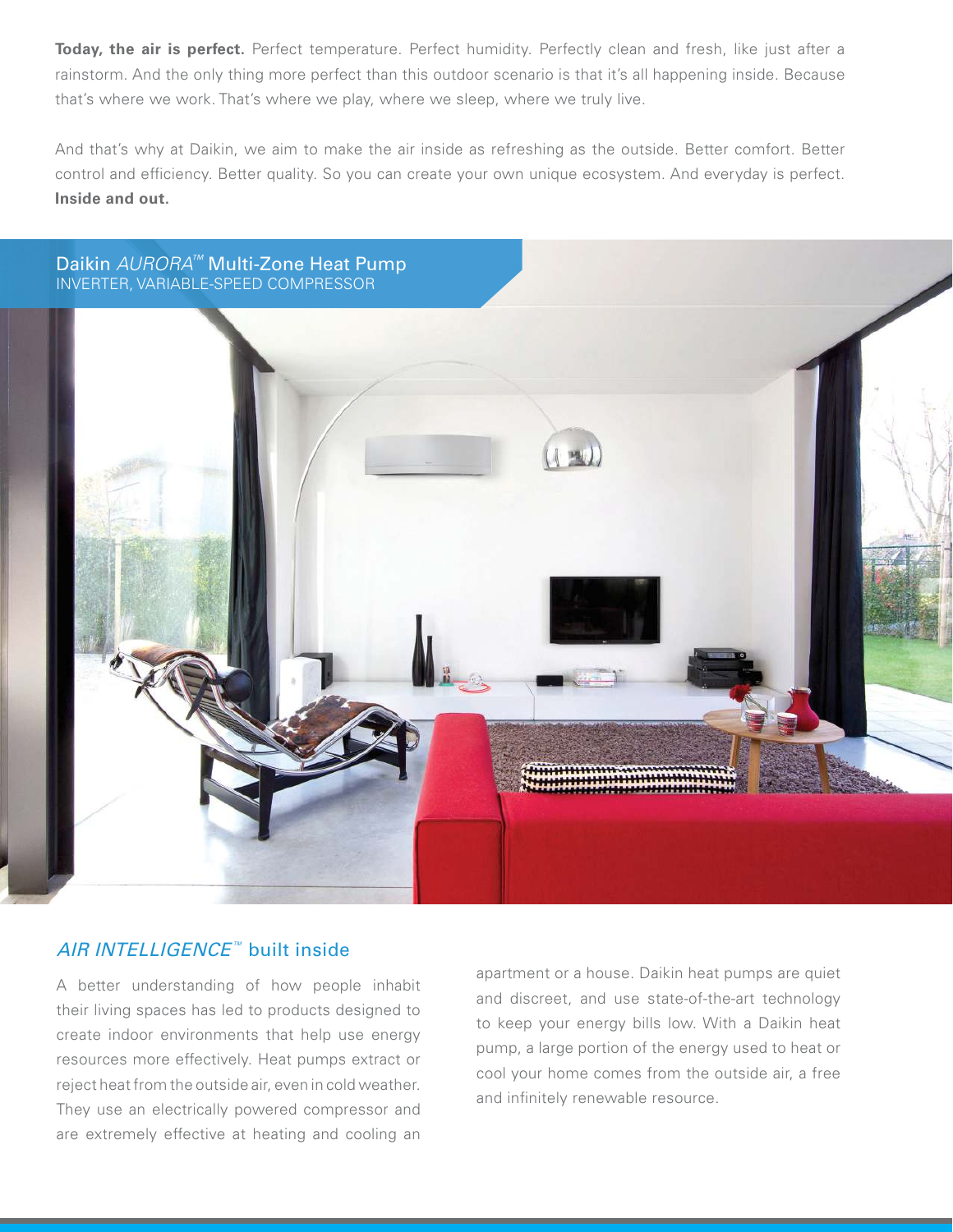### 1.5 & 2 TON, 2 & 3 ZONE SYSTEMS Up to 17.9 SEER / Up to 12.5 HSPF / Up to 12.7 EER INVERTER, VARIABLE-SPEED COMPRESSOR

# Flexible options providing high efficiency and comfort

The Daikin Multi-Zone System is a flexible solution for individual zone comfort. Connecting up to 3 indoor units to a single outdoor unit reduces installation space and costs while maximizing comfort and energy efficiency. With a choice of 5 indoor unit types in a wide range of capacities, Daikin Multi-Zone Systems allow mix and matched combinations. Whether your rooms are large or small, Daikin units have the capacities to provide the climate you want and which suit your budget.





**Outdoor Unit Quiet Operation** can reduce sound levels by 3dB for times when quieter operation is needed.

**Auto-Restart mode** allows the unit to memorize the operation mode, airflow and temperature settings. Should there be a power failure when the unit is in operation, it will automatically return to the same operating conditions when the power is restored.

### Knowledge is power

In general, system performance is measured by a higher Seasonal Energy Efficiency Ratio (SEER) and Energy Efficiency Ratio (EER). Higher ratings mean lower operating costs. Similarly, a higher rated Heating Seasonal Performance Factor (HSPF) and Coefficient of Performance (COP) means a more efficient air-source heat pump.

| Up to                        | Up to                                                |
|------------------------------|------------------------------------------------------|
| 17.9                         | 12.7                                                 |
| SEER                         | EER                                                  |
| Up to<br>12.5<br><b>HSPF</b> | Up to<br>4.56<br>COP<br>(Coefficient of Performance) |

# Why is it Important?

The COP of a heat pump is the ratio of:  $COP = \frac{energy out}{energy in}$ When the COP is >1, the result is a system providing more heating energy than energy consumed. As the COP increases, the higher the efficiency - resulting in lower utility costs.

Daikin AURORA™ Multi-Zone Heat Pump Efficiency ratings





# Individual comfort and control

Daikin systems come standard with an infrared remote controller allowing you to access all functions at the click of a button.

# From anywhere in the world. Or your living room.\*

It can happen to anyone. You forgot to change the temperature of your heat pump system or air conditioner before leaving the house, or you will be delayed returning home and wish to avoid needlessly heating or cooling your home. What in the past would have resulted in wasted energy is no longer a problem. With the new Daikin Comfort Control App, you are always in control. You can use your tablet or smart-phone to access your Daikin system via the internet.

\*Comfort Control app not compatible with FDMQ or VISTA™ indoor units.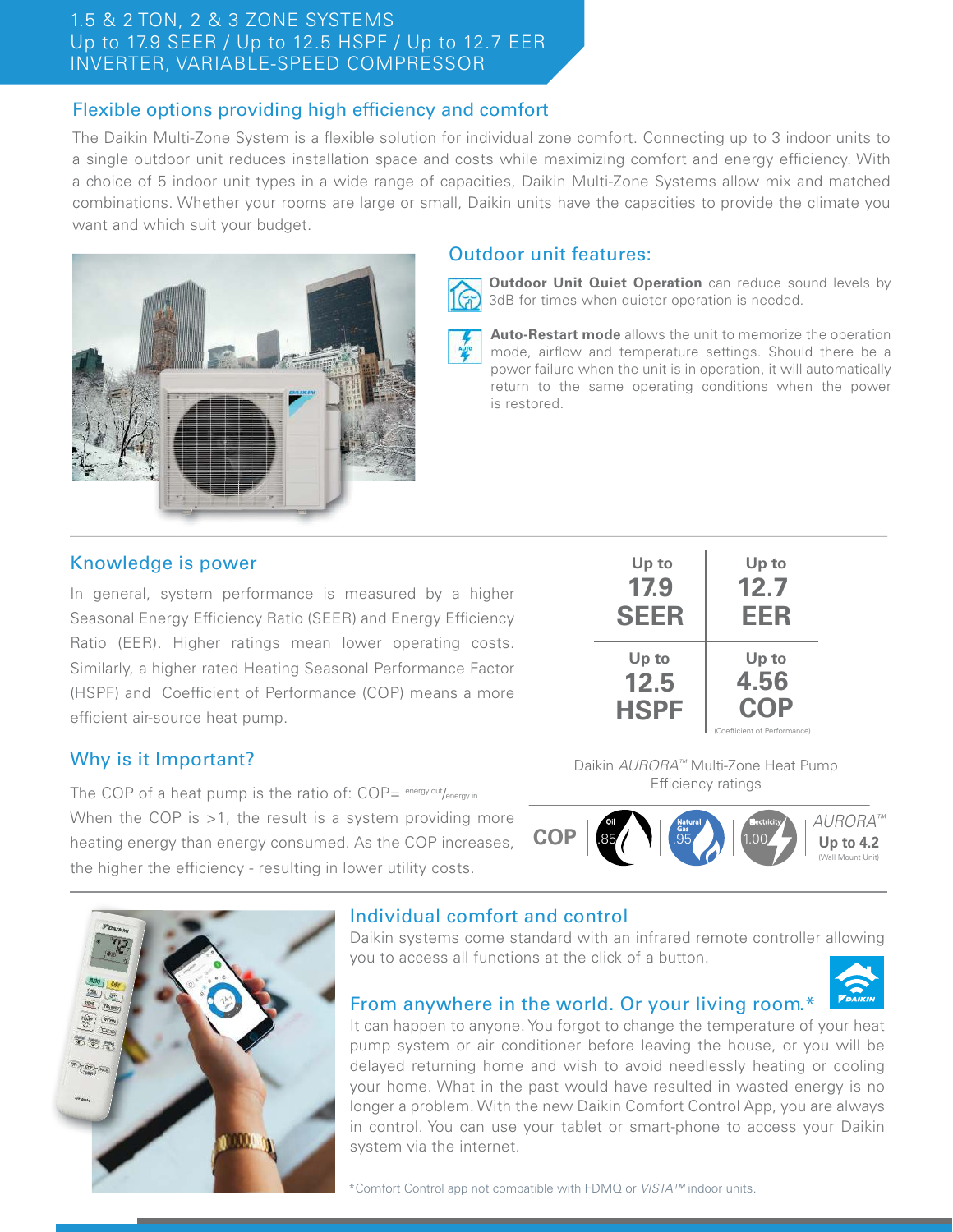



#### Comfort

We offer a wide range of products, and always provide you with the ideal solution, whether for an apartment, condo or a house. Our units are whisper quiet and, with their specially designed airflow pattern, they create your ideal indoor climate.

Daikin units are designed to include features that let you create your own unique ecosystem. From the wide angle louver design and intelligent eye technology to the auto-swing and comfortable mode controller settings, effective heating and cooling is ensured throughout the space.

#### Smart inverter technology

Integrated with an inverter variable-speed compressor, Daikin systems deliver the capacity required to maintain desired room conditions, typically reducing energy consumption by up to 30% or more (compared to traditional fixed-speed ducted systems). This technology minimizes temperature fluctuations and provides

#### Energy efficiency

Our products are designed to be highly efficient all year round, and their low energy consumption is reflected in low energy bills for you.

#### Control\*\*

Our expertise makes life easier for you, allowing you to control your system via a smartphone app\*\* or a user-friendly remote control.

#### **Reliability**

Daikin products are renowned for their reliability. And you can rely on outstanding limited warranties\*



<sup>\*</sup> Complete warranty details available from your local dealer or at www.daikincomfort.com. To receive the 12-Year Parts Limited Warranty, online registration must be completed within 60 days of installation. Online registration is not required in California or Quebec.

\*\*Comfort Control app not compatible with FDMQ or VISTA™ indoor units.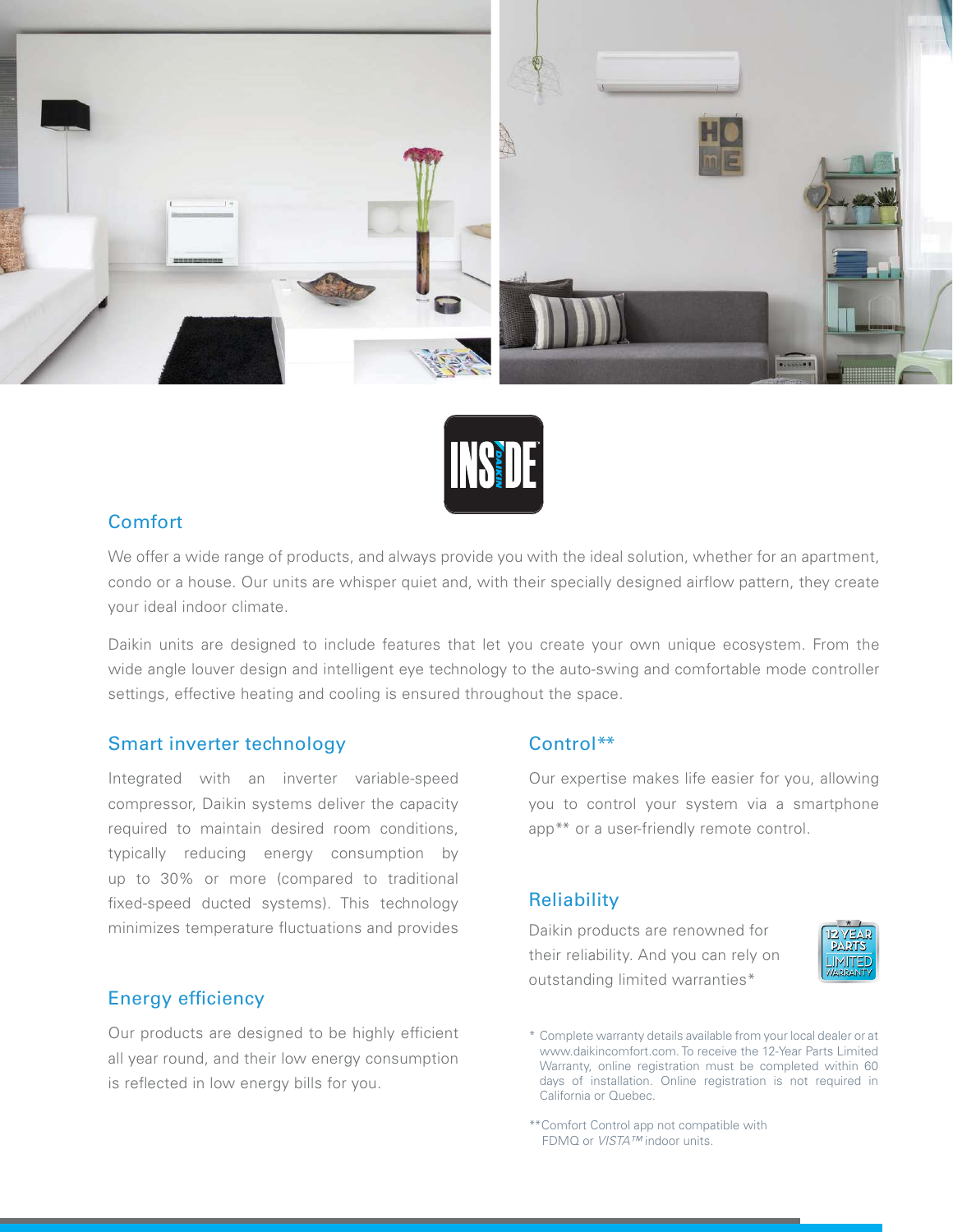# Daikin AURORA™

# Designed for living: Solutions for even the coldest regions

Total indoor climate control means having the ability to select a desirable temperature for each space in a house and to have that temperature maintained no matter what the temperature outside – even when it is down to -13°F / -25°C, ensuring all year round comfort. For the coldest regions, the outdoor units of this Daikin AURORA heat pump system have been redesigned to withstand extreme weather conditions with excellent energy efficiency ratings.

# Premium comfort features:

- » **Energy Efficient –** Up to 17.9 SEER / Up to 12.5 HSPF / Up to 12.7 EER for ultra-efficient cooling and heating operation and reduced operating costs compared to conventional lower-efficiency systems.
- » **Advanced Filtration –** Long life, washable filters.
- ›› **Enhanced Capacity –** Up to 100% Heating Capacity at  $5^{\circ}$ F (-15 $^{\circ}$ C) and operate efficiently as low as -13 $^{\circ}$ F ambient temperature.

Up to 100% Cooling Capacity at 104°F (40°C).

# Ideal solution for:

- ›› Primary living areas (master bedrooms and living rooms)
- ›› Hot or cold rooms
- $\cdots$  Rooms with poor air flow
- ›› Renovations and remodeling
- ›› Basements, attics and garages
- ›› New construction



# Compatible indoor units:



#### EMURA™ – Designed to perfectly balance technological capability and the beauty of aerodynamics

- ›› Iconic award winning design and engineering excellence
- $\cdots$  Elegant finish in pure matte white or modern silver
- ›› Two-area intelligent eye sensor controls comfort and allows for energy savings during unoccupied periods
- <sup>3</sup> Titanium apatite photo-catalytic air purification

#### VISTA™- Unique design that integrates seamlessly into the ceiling ›› Iconic award wining design and engineering excellence

- $\cdots$  Elegant finish in white or silver / white combination
- $\cdots$  DC fan motor and two optional intelligence sensors for energy efficiency



#### FTXS – Discreet wall mounted unit providing high efficiency and comfort

- $\cdots$  Discreet, stylish front panel blends easily with the wall, and matches all interior decors
- ›› Dry program allows humidity levels to be reduced without variations in room temperature
- ›› Intelligent Eye function reduces heating or cooling operation during unoccupied periods



#### FVXS – Floor mounted unit for optimal heating comfort thanks to dual airflow

- $\cdots$  It's low height enables the unit to fit perfectly beneath a window
- ›› Can be installed against a wall or recessed
- <sup>3</sup> Vertical auto swing moves the louver up and down for efficient air and temperature distribution



#### FDMQ – Ducted Concealed Unit capable of up to .6 esp

- ›› Higher external static pressure capabilities allow for longer duct runs and easily implementing high MERV filters
- ›› Drain pan inspection port makes it easy to observe drain pan conditions
- $\cdots$  Rear or bottom return air configurations for installation flexibility

- FDXS/CDXS Slim Ducted Concealed Ceiling Unit capable of up to 0.18 esp
	- ›› External static pressure facilitates unit's use with minimal length of duct runs  $\cdots$  Discretely concealed in the ceiling: only the suction and discharge grills are visible
	- ›› DC fan motor for low energy consumption